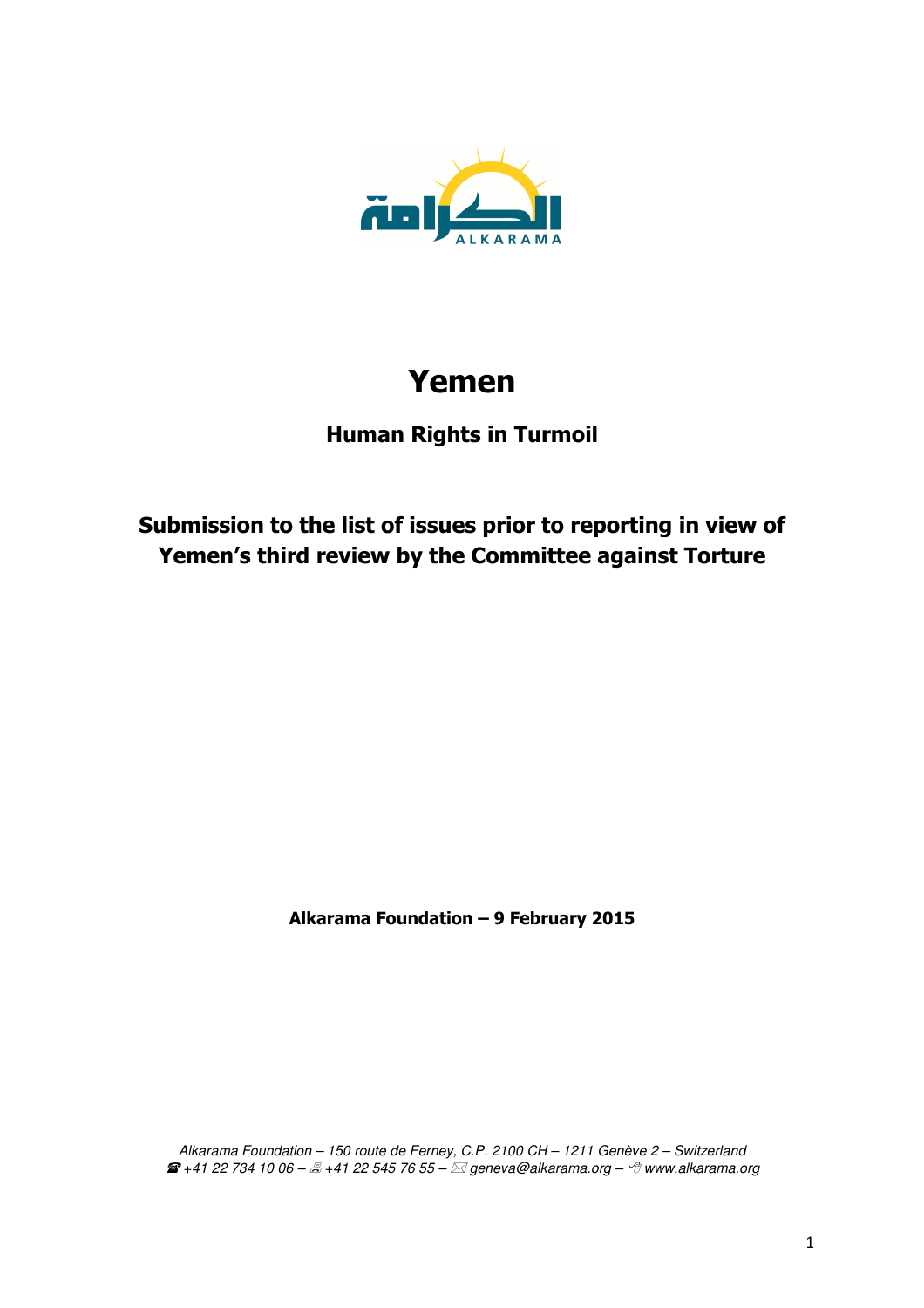## **1 Table of contents**

| 4                                                                                   |                                                                                                 | CRIMINALISATION OF TORTURE AND ABSOLUTE PROHIBITION (ARTICLES 2 AND 4) 4              |  |  |
|-------------------------------------------------------------------------------------|-------------------------------------------------------------------------------------------------|---------------------------------------------------------------------------------------|--|--|
|                                                                                     | 4.1                                                                                             |                                                                                       |  |  |
|                                                                                     | 4.2                                                                                             |                                                                                       |  |  |
|                                                                                     | 4.2.1                                                                                           | Absolute prohibition of torture and counter-terrorism policies and laws 4             |  |  |
|                                                                                     | 4.3                                                                                             |                                                                                       |  |  |
|                                                                                     | 4.4                                                                                             |                                                                                       |  |  |
| 5                                                                                   |                                                                                                 |                                                                                       |  |  |
| 6                                                                                   |                                                                                                 |                                                                                       |  |  |
| DISSEMINATION OF INFORMATION, TRAINING OF LAW ENFORCEMENT OFFICIALS, REVIEW OF<br>7 |                                                                                                 |                                                                                       |  |  |
|                                                                                     | 7.1                                                                                             |                                                                                       |  |  |
|                                                                                     | 7.2                                                                                             |                                                                                       |  |  |
|                                                                                     | 7.2.1<br>and $16)$                                                                              | The issue of un-monitored detention centres and exceptional institutions (articles 11 |  |  |
|                                                                                     | 8 DUTY TO INVESTIGATE, RIGHT TO REDRESS, PROTECTION AND COMPENSATION (ARTICLES 12, 13 AND 14) 8 |                                                                                       |  |  |
|                                                                                     | 8.1                                                                                             |                                                                                       |  |  |
| 9                                                                                   |                                                                                                 |                                                                                       |  |  |
|                                                                                     | 9.1                                                                                             |                                                                                       |  |  |
|                                                                                     | 9.2                                                                                             |                                                                                       |  |  |
|                                                                                     | 9.3                                                                                             | Fundamental safeguards by judicial and quasi-judicial state institutions  11          |  |  |
| 10                                                                                  |                                                                                                 | OTHER FORMS OF CRUEL, INHUMANE OR DEGRADING TREATMENT (ARTICLE 16)  11                |  |  |
|                                                                                     | 10.1                                                                                            |                                                                                       |  |  |
|                                                                                     | 10.2                                                                                            |                                                                                       |  |  |
| 11                                                                                  |                                                                                                 | ACTS OF TORTURE AND OTHER ILL-TREATMENT COMMITTED BY NON-STATE ACTORS  13             |  |  |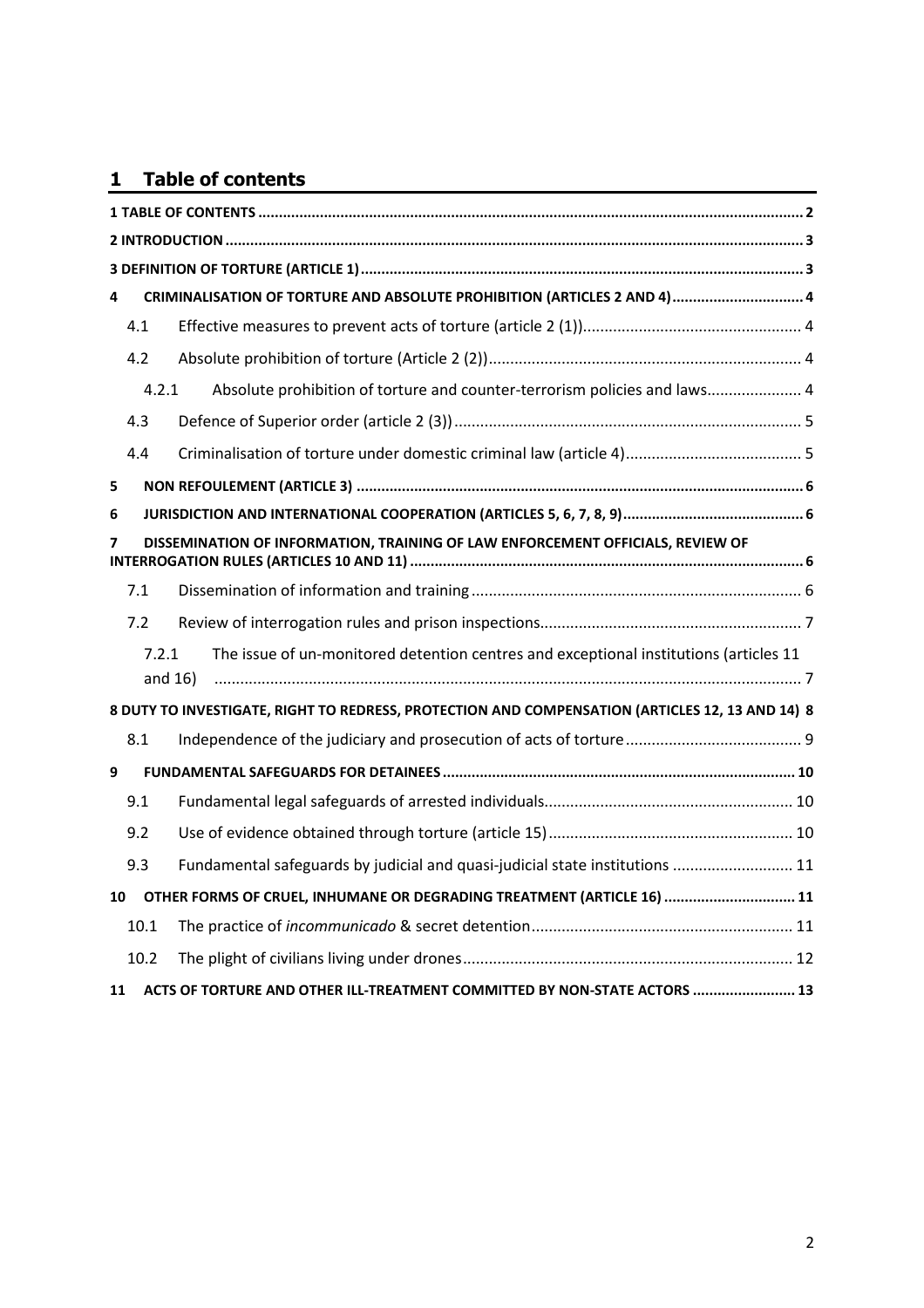## **2 Introduction**

Since the last review of Yemen by the Committee against Torture (hereinafter CAT) in 2009, there has been a long period of turmoil and conflict which led to mass human rights violations from all parties, including the governmental authorities and armed groups. The hostilities carried out in the North and the South parts of the country for the past years have resulted in extensive human rights violations, including hundreds of arbitrary arrests and detention, torture and executions.

On 8 March 2014, interim Yemeni President Abd Rabu Mansour Hadi announced the formation of the Constitution Drafting Committee (CDC), which presented a first draft on 7 January 2015. Following the National Dialogue Conference (NDC) that ended on 25 January 2014, a constitutional referendum was scheduled for September 2014 and parliamentary elections were slated for April 2015. A one-year extension of President Abd Rabu Mansour Hadi's mandate was also agreed upon.

However, as the Houthi rebels seized power on 6 February 2015, proclaiming a new Constitutional decree, this process was put in jeopardy as the Houthis rejected the draft Constitution over a disagreement on the structure of the state and regions.

Aware of the political, economic and social difficulties of Yemen, Alkarama wishes to participate in this process in a spirit of cooperation while reiterating the fact that freedom form torture, cruel, inhumane and degrading treatment cannot be subjected to any exception whatsoever, including conflict and internal divisions, all the more as fundamental rights and freedom should be at the cornerstone of democratic transitions.

Alkarama reviewed carefully the concluding observations of the Committee against Torture, Yemeni laws and the "Replies and comments by the Government of Yemen concerning the issues raised in the provisional concluding observations of the Committee against Torture" (CAT/C/YEM/CO/2) of 9 February 2010. We will thus present this submission to the list of issues taking into account the peculiar situation of Yemen, with the view of having the Convention against Torture (hereinafter UNCAT) fully implemented within the Yemeni legal framework as soon as possible as to close the numerous legal gaps that were highlighted during the last review by the CAT in 2009.

## **3 Definition of torture (article 1)**

We note that torture is prohibited in article 48(e) of the 1991 Constitution, as follow:

e. The law shall determine the punishment for anyone who contravenes the provisions of any paragraph of the present article, together with the appropriate compensation for any damage which the person may suffer as a result of such contravention. Physical or psychological torture at the time of arrest, or during the period of detention or imprisonment shall be deemed a criminal offence that is not subject to any statute of limitations. Anyone who commits, orders or participates in such crime shall be liable to prosecution.

This definition clearly does not abide by the UNCAT standards. Indeed, Alkarama is concerned that with regards to the *mens rea*, the Constitutional definition of torture limits its scope to solely cases where is it used as a mean of coercing a confession during arrest, investigation, detention and imprisonment. This is contrary to both article 1 UNCAT and international jurisprudence which states that the intent is indicative rather than all inclusive<sup>1</sup>.

Second, the definition of torture is not incorporated into domestic law, especially in the Code of Criminal Procedure, the Code of Conducts for security forces, judicial bodies and medical personnel. Lastly, complicity in acts of torture is not expressly punished, when in fact domestic law should criminalise not only the perpetration of torture but also complicity.

l <sup>1</sup> ICTY, *Prosecutor v. Furundzija*, paras.144 and 153-157.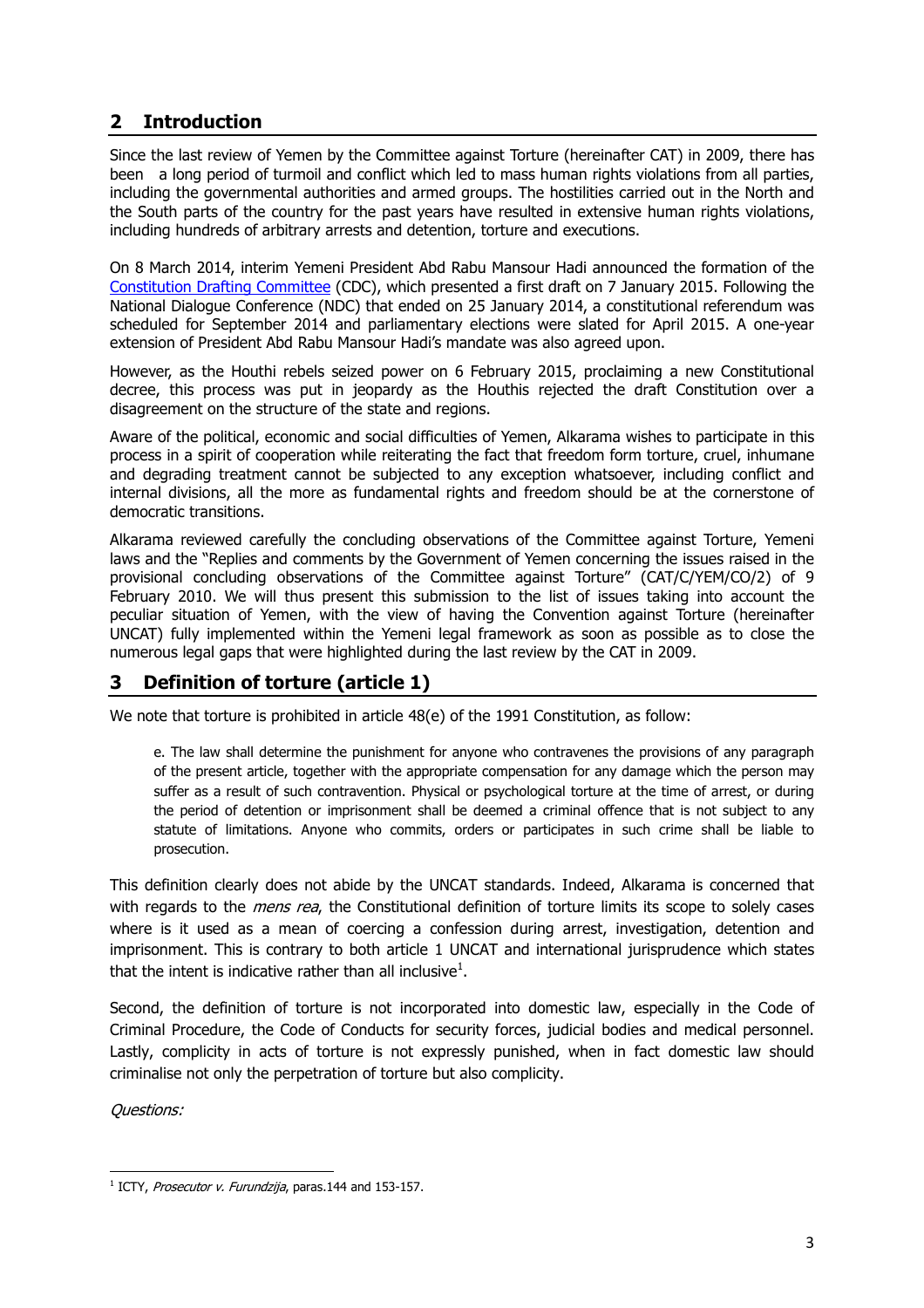- 1. Is Yemen planning to adopt a definition of torture which is consistent with article 1 UNCAT, including elements on the statute of limitations?
- 2. Is the State party to include all forms of participation in acts of torture as set out in the Convention, including complicity?
- 3. Is the State party going to extend the definition of torture not only to acts of coercion in order to extract confession, but also to punish, intimidate or discriminate on any ground?
- 4. The First National Dialogue Conference on Criminal Justice, held in March 2013, issued recommendations concerning the lack of legislation containing a definition of torture such as the incorporation of an article in the Criminal Code which would define torture in line with article 1 of the Convention. Is this project still ongoing and are the authorities still willing to implement the recommendations issued?
- 5. At which stage is the Criminal justice reform process? Are the different projects planned still carried out?

## **4 Criminalisation of torture and absolute prohibition (articles 2 and 4)**

#### **4.1 Effective measures to prevent acts of torture (article 2 (1))**

Alkarama is concerned by the lack of effective measures to prevent acts of torture, which consequences were embodied in the past years by numerous cases of torture that that did not lead to any investigation or punishment. The fact that the practice of torture and ill-treatment remains widespread in Yemeni places of detention, and that the perpetrators remain unpunished, shows a clear lack of effectiveness in the legislative, administrative and judicial systems to ensure that people are not subjected to torture.

#### Question:

6. What measures is the State Party taking to establish an effective policy of eradication of torture by all elements of its security forces as well as to investigate and prosecute non-state actors who committed such crimes?

#### **4.2 Absolute prohibition of torture (Article 2 (2))**

The Yemeni legal framework does not include any provision as to ensure that no exceptional circumstances whatsoever – including a state or threat of war, internal political instability or any other public emergency or an order from a superior officer or a public authority – may be invoked as a justification of torture or ill-treatment.

#### Questions:

- 7. Does the State party recognise the absolute and non-derogating character of the prohibition of torture and other cruel, inhuman or degrading treatment or punishment?
- 8. Could the State party indicate if it has adopted legal provisions as to implement the principle of absolute prohibition of torture into its domestic law without any possible derogation?

#### **4.2.1 Absolute prohibition of torture and counter-terrorism policies and laws**

Alkarama expresses its concern over the lack of a clear and absolute prohibition of torture in Yemeni laws and policies, that translate into a use of such practices by officials against detainees in State Security Prisons run by the Public Security Department, the national security authority and the Department of Anti-terrorism. A broad definition of terrorism, coupled with a peculiar political and security situation, has led to a widespread use of torture, especially aimed at extracting confessions.

We would also like to recall the fact that the Specialised Criminal Court, competent to hear cases of terrorism, continues to be used despite the last calls from the CAT to dissolve the Court. We recall that these courts bring charges that are often broad, against individuals who are denied all basic fundamental guarantees. The standards on which this court functions are inconsistent with all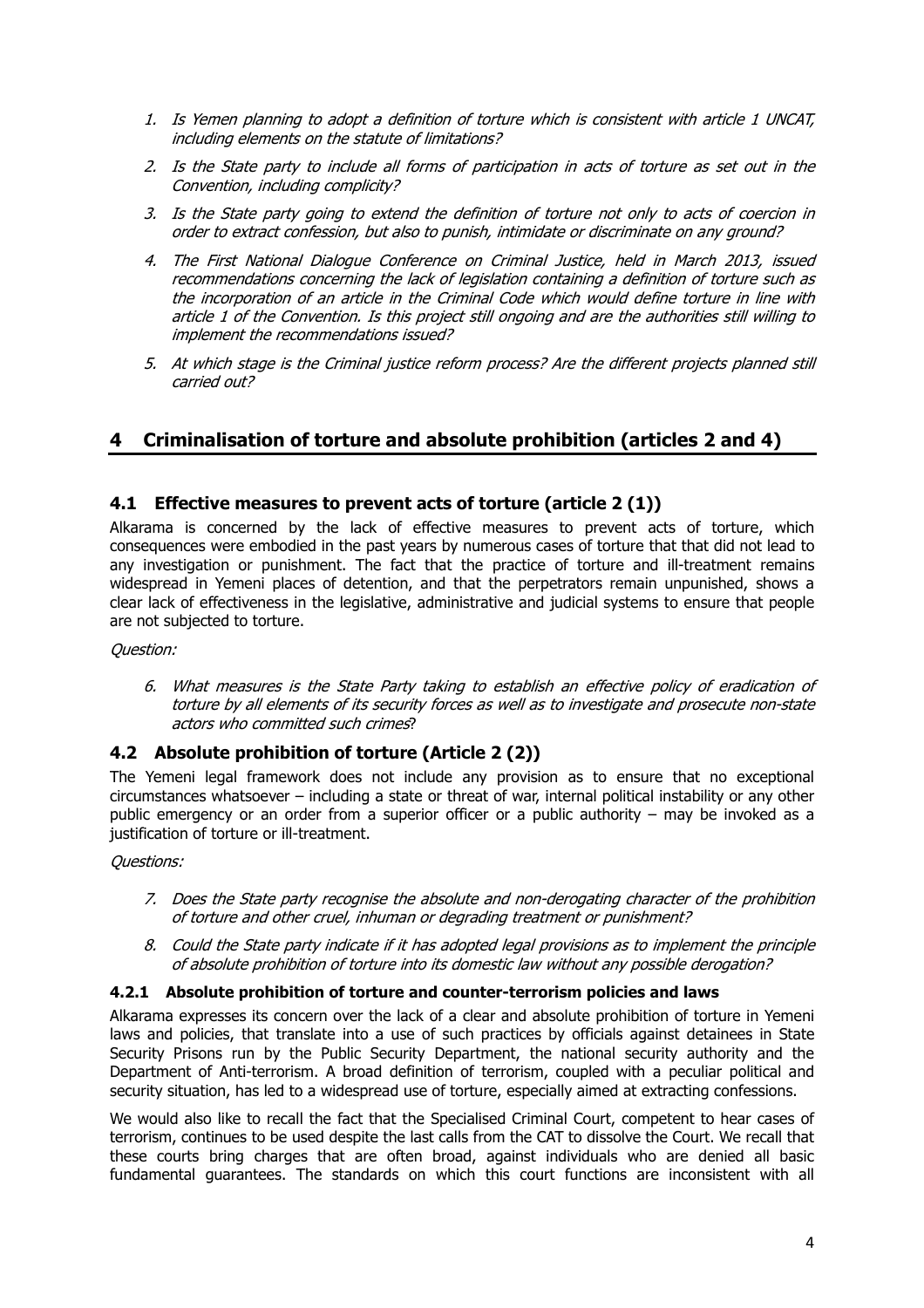international fair trial principles. Defendants are often held *incommunicado* for long periods and extended pre-trial detention where they are subjected to torture and other ill-treatments, in addition to being denied the right to seek legal counsel. Despite numerous claims from defendants that they had been tortured, the court systematically failed to investigate these allegations and convicted defendants on the basis of confessions that are very likely to have been extracted under torture.

Questions:

- 9. What are the specific safeguards in law and practice that the State party had taken in order to ensure that interrogation techniques used in counter-terrorism operation are not breaching its obligations under the convention?
- 10. Has the State party taken any concrete measure to dissolve the Specialised Criminal Court and to, in the meantime, ensure that confessions under torture are systematically rejected?

## **4.3 Defence of Superior order (article 2 (3))**

Given the numerous cases of torture committed by public officials in State-controlled detention facilities, Alkarama is concerned over the effective incorporation of this principle into the laws applicable to law-enforcement and military officials.

Alkarama noted that in the case of physical coercion and *force majeure*, the Yemeni law states that, in cases of murder and torture, neither the individual who is coerced nor the person responsible for coercing him or her shall be exonerated of responsibility.

However, article 35 of the Code of Offences and Penalties stipulates that a person shall not be deemed to have committed a crime, if he committed a criminal act under pressure of physical coercion that was impossible to resist or in circumstances of *force majeure*. The person responsible for coercing him or her shall answer for the crime, unless it involved the murder or torture of a human being, in which case neither he nor the person who was coerced shall be exonerated of responsibility. Article 225 further stipulates that members of the Armed Forces shall not be made held responsible for refusing to carry out an unlawful order from a superior officer that was in clear breach of the Code of Offences and Penalties or general international law.

#### Questions:

- 11. What are the legal standards used to assess the superior's responsibility in case of torture committed by his subordinates? If so, is this legal standard in line with the international legal standard of command responsibility?
- 12. Could the State party provide clear provisions stating that no order from a superior officer or a public authority may be invoked as a justification of torture or ill-treatment and no one should be exempted from liability for committing torture by invoking an order from a superior officer or a public authority?
- 13. What are the steps taken by the authorities to ensure that all members of the Armed Forces are able to recognise an unlawful order? Is this disposition made clear to all members of the Armed forces during trainings and in manuals?
- 14. Can the State party provide information on steps taken to ensure the safety of lawenforcement official and military personnel who refuse to carry out an illegal order?

#### **4.4 Criminalisation of torture under domestic criminal law (article 4)**

Alkarama notes with concern that there is no clear and explicit provision within the domestic criminal system that incriminates the acts of torture and other ill-treatment according to the standards of the Convention.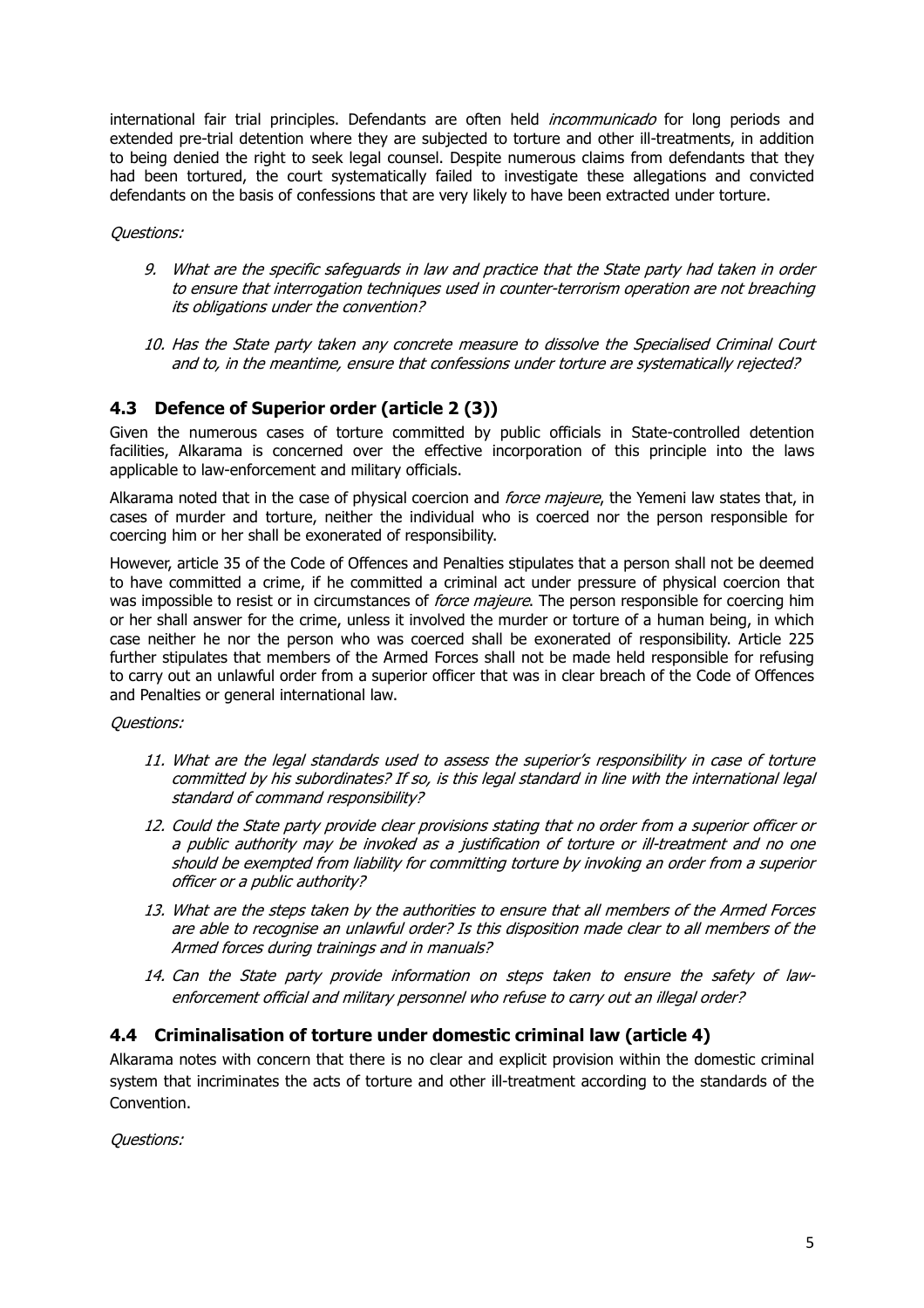- 15. Can the State Party explain what are the steps taken to criminalise effectively all forms of torture and other ill-treatment according to the UNCAT definition and modes of participation (i.e. attempt and complicity)
- 16. Could the State party provide detailed examples in which anti-torture provisions were invoked before or by a court?
- 17. If relevant, can the State Party explain what were the sanctions imposed on individuals who were found guilty of torture?

## **5 Non refoulement (article 3)**

Alkarama remains concerned about the lack of legal provisions expressly prohibiting the expulsion, return or extradition of a person to another State where there are substantial grounds for believing that he or she would be subjected to torture as stipulated in article 3 UNCAT, as well as the absence of an effective appeal procedure available to persons likely to be subjected to such treatment.

#### Questions:

- 18. Is Yemen planning on incorporating article 3 of the Convention into its domestic law?
- 19. Does Yemen conduct inquiries as to ensure that the individuals at risk of extradition are not sent back to a State where he/she could face torture?
- 20. Can the State party explain the considerations that are taken into account while expelling or returning individuals to their other countries, especially concerning migrant workers or persons suspected of terrorism?
- 21. Could the State party provide detailed information on the procedure applied before an extradition, an expulsion or a refoulement with a specific mention to the measures taken to ensure the concerned people are not in danger of being tortured? What are the conditions adopted by the State to ask for diplomatic insurances in cases where an individual is returned to another State and where there is a risk of torture or ill-treatment?
- 22. Are individuals facing expulsion, refoulement or extradition, informed of their right to seek asylum and appeal a deportation decision?

## **6 Jurisdiction and international cooperation (articles 5, 6, 7, 8, 9)**

Question:

23. Has the State implemented the principle of "aut dedere aut judicare" in order to ensure that perpetrators of torture are being held criminally responsible?

## **7 Dissemination of information, training of law enforcement officials, review of interrogation rules (articles 10 and 11)**

## **7.1 Dissemination of information and training**

- 24. Has the State party planned a policy including campaigns, trainings, awareness programmes towards both judicial and security authorities as well as civil society to ensure the enforcement of legal provisions and to end arbitrary detention as well as promote detainees rights?
- 25. Can the State party provide detailed information about the code of conduct for law enforcement officials, including date of entry into force of rules of conduct for interrogation of arrested, detained and imprisoned persons?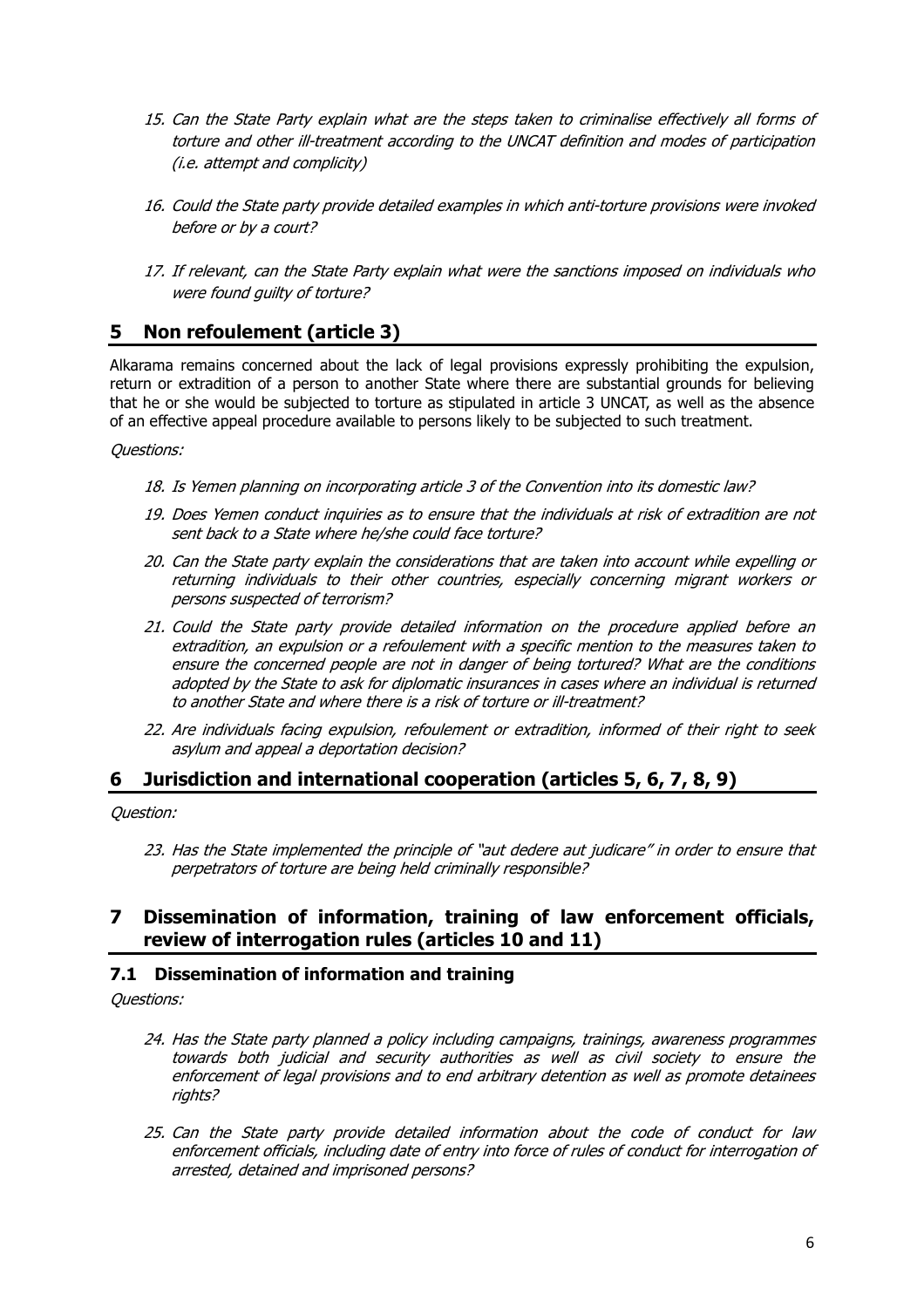26. Has any training material been produced and training sessions effectively implemented for all government forces, including special forces, intelligence and counter-terrorism specialised forces?

## **7.2 Review of interrogation rules and prison inspections**

#### **7.2.1 The issue of un-monitored detention centres and exceptional institutions (articles 11 and 16)**

In its Replies and Comments concerning the issues raised in the provisional concluding observations of the Committee against Torture, the Government of Yemen explained that: "The Department of Prisons, which is attached to the Office of the Public Prosecutor, is responsible for monitoring prisoners from their arrest until they are sentenced. The Department is also responsible for looking into prisoners' grievances and gathering prisoner data."<sup>2</sup>

Alkarama express its concern over the lack of regular government inspection and independent monitoring in all detention centres. This requirement for an independent inspection stems from international documents focusing on the management of prisons such as the UN Standard Minimum Rules for the Treatment of Prisoners (UN Rules, Rule 55) and the UN Body of Principles for the Protection of all Persons under Any Form of Detention or Imprisonment (UN Body of Principles, Principle 29).

Alkarama expresses its deepest concern regarding numerous cases of torture documented in Detention centres that are under the authority of the Political Security Organisation (PSO, which is in charge of domestic intelligence in Yemen. Established by Decree No. 121 of 1992 under the name of the "Central Political Security Agency", it holds special powers of arrest and detention derived from this Decree and is not bound by any other law. Furthermore, it has its own detention centres which are not official and thus not subjected to normal regulations on prisons.

If the Yemeni authorities explained during their last review by the CAT that PSO officers must sign a document certifying that they recognise torture is illegal according to the laws and Constitution of the country and that those who torture prisoners will be punished, Alkarama continues to document cases of torture occurring in these facilities, as well as *incommunicado* and arbitrary detention. This shows that intelligence agencies like the PSO are acting outside the realm of the law, violating basic human rights laws and principles.

- 27. Can the State party explain the steps taken to ensure an independent and thorough monitoring and inspection of all places of detention?
- 28. Has the State party undertaken any steps to establish a national system to effectively monitor and inspect all places of detention?
- 29. The International Committee of the Red Cross (ICRC) has entered into discussions with President Hadi with the aim of reaching a written agreement that would give the ICRC more systematic access to detainees held by the Yemeni State authorities. Is this agreement still being implemented to date?
- 30. Can the State party explain the formal procedure governing inspection of police detention facilities, detention centres and other places of detention? Is this procedure carried out by an independent institution?

l 2 Para.87.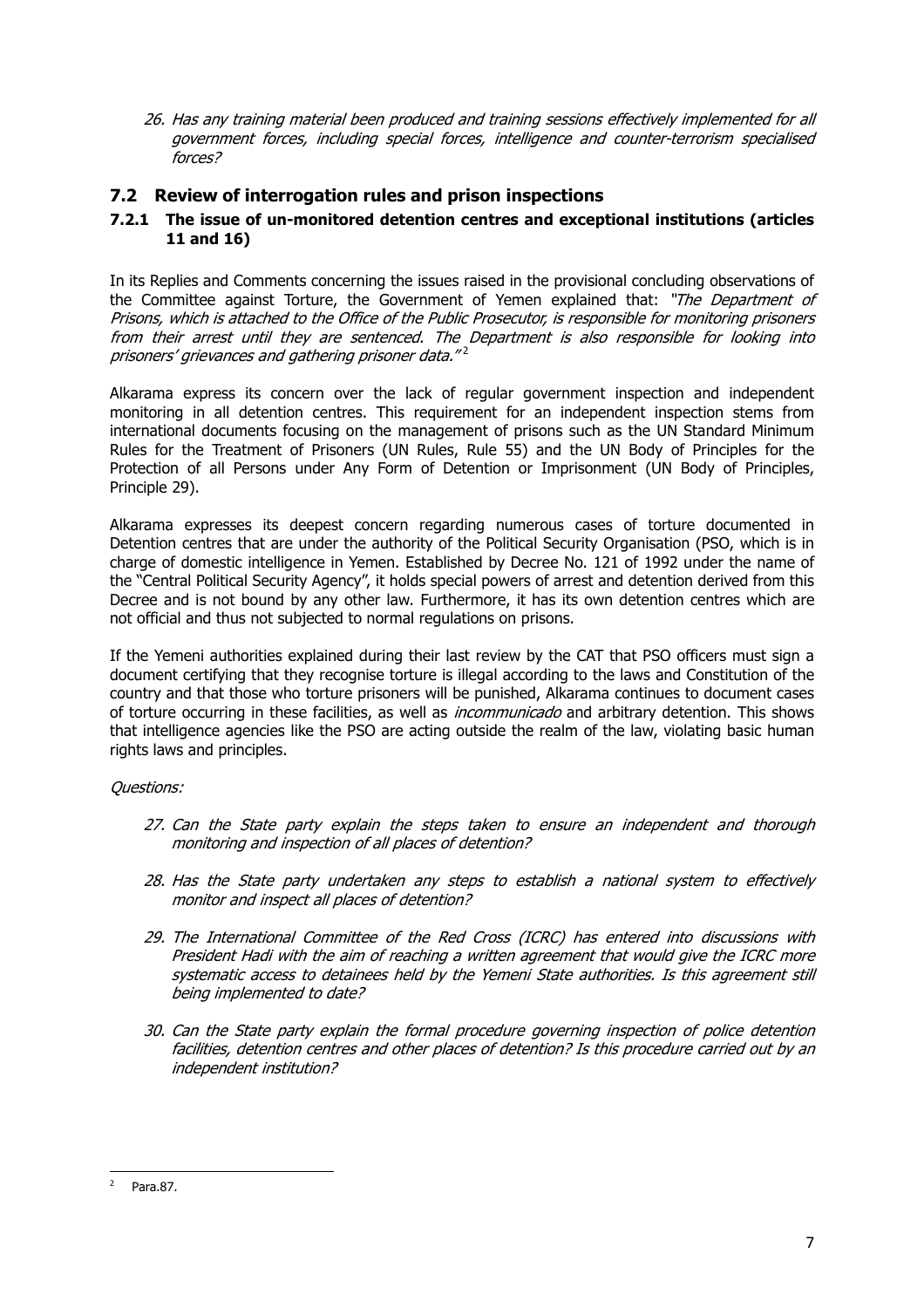## **8 Duty to investigate, right to redress, protection and compensation (articles 12, 13 and 14)**

In its replies and comments of 2010, the Yemeni authorities highlighted that under the Constitution and the laws in force, arbitrary detention and torture of suspects or detainees on remand constituted crimes which were not time-barred from prosecution, and the perpetrators of such crimes received their just punishment."<sup>3</sup> However, as we will demonstrate below, the practice of torture and impunity of those responsible for those crimes persists. Alkarama has documented several cases of torture that shows a pattern of lack of accountability for acts of torture, committed by both State and non-state actors, as despite repeated claims from victims and their lawyers, no investigation was open.

In 2011, numerous arbitrary arrests and detentions during which acts of torture were carried out against people who took part in peaceful protests against the government. Many people arrested during these demonstrations were held *incommunicado* and tortured by forces loyal to the Saleh government on charges of "terrorism" and without basic procedural safeguards.

In the region of Arhab (40 kilometres north of Sana'a), local sources reported that on Sunday 30 October 2011, five people were killed, including three children during a bombardment led by the Republican Guard loyal to President Saleh. The bombs wounded 11 others. The same day, Sana'a was the theatre of a mass rally attended by tens of thousands of protesters who marched in the capital, chanting slogans calling for the trial of President Saleh and his cabinet. The march went in front of the headquarters of the Ministry of Justice and started a sit-in demanding the immediate release of hundreds of demonstrators who were detained arbitrarily and subjected to torture and ill-treatment.

Alkarama also documented the cases of six Yemeni<sup>4</sup> nationals working as doctors and soldiers in the Central Security Forces<sup>5</sup> (CSF), who were subjected to torture while detained by co-workers on the basis of their involvement in the peaceful protests that toppled former President Saleh. Arrested from 17 October 2011, they were detained *incommunicado* and in solitary confinement for five months and were subjected to serious acts of torture. They endured electric shocks for long hours, were beaten up with iron bars all over their bodies while being handcuffed, and were suspended from their hands and legs. These acts led to permanent injuries, and Mr Suleiman is now permanently disabled.

The victims lodged a complaint with Sana's Public Prosecutor on 5 March 2012. Despite the evidence, testimonies – which even included the names of the perpetrators<sup>6</sup> – and medical reports supporting the claims of the victims, the investigation stopped before the perpetrators were charged. The victims explained to us that it was mainly due to two reasons: on one hand, the public prosecution tried to stop the proceedings because of the names of the perpetrators and their high ranking positions in the former regime; on the other hand, it seems that the victims were subjected to pressures and threats which forced them to abandon the case.

l

4. Rizwan Ali Qaid Suleiman, Age: 26 years Occupation: soldier

2. Major General Abdul Malik Abdullah Tayeb (former commander of the Central Security Forces,

5. Mohammed al-Maqtari, soldier

<sup>3</sup> CAT/C/YEM/CO/2/Add.1, p.2. 4

 <sup>1.</sup> Mahfoud Ali Saif Humairi, Age: 37, Occupation: Doctor

<sup>2.</sup> Naji Ali Mohsen al-Suleiman, Age: 27 years Occupation: health worker

<sup>3.</sup> Fadel Muhammad Ali al-Adeeb, Age: 35 years Occupation: health worker

<sup>5.</sup> Hamid Abdul Jalil Ana'am Sharabi, Age: 37, Occupation: soldier

<sup>6.</sup> Mutlaq Abdullah Ali Suleiman, Age: 23 years Occupation: Soldier

<sup>5</sup> The Central Security Forces (CSF), often responsible for crowd control and accused in the past of using excessive force, was renamed the Special Security Force (SSF) and placed under the direct authority of the interior minister, along with the Counter-Terrorism Unit. The Ministry of Defense also employed units under its formal supervision to quell domestic unrest and to participate in internal armed conflicts.

<sup>6</sup> The victims named their perpetrator as:

<sup>1.</sup> Major General Mathar Rashad al-Masri (former Minister of the Interior),<br>2. Major General Abdul Malik Abdullah Tayeb (former commander of the C

<sup>3.</sup> Brigadier General Yahya Mohammed Abdullah Saleh (son of the brother of the former president),

They were helped by the following individuals from the Central Security Forces:

<sup>1.</sup> Major Mohammed Saleh Masar

<sup>2.</sup> Mohammed Yahya Masar, soldier

<sup>3.</sup> Essam Saleh Masar, soldier

<sup>4.</sup> Ahmed Hammoud Al Hashi, soldier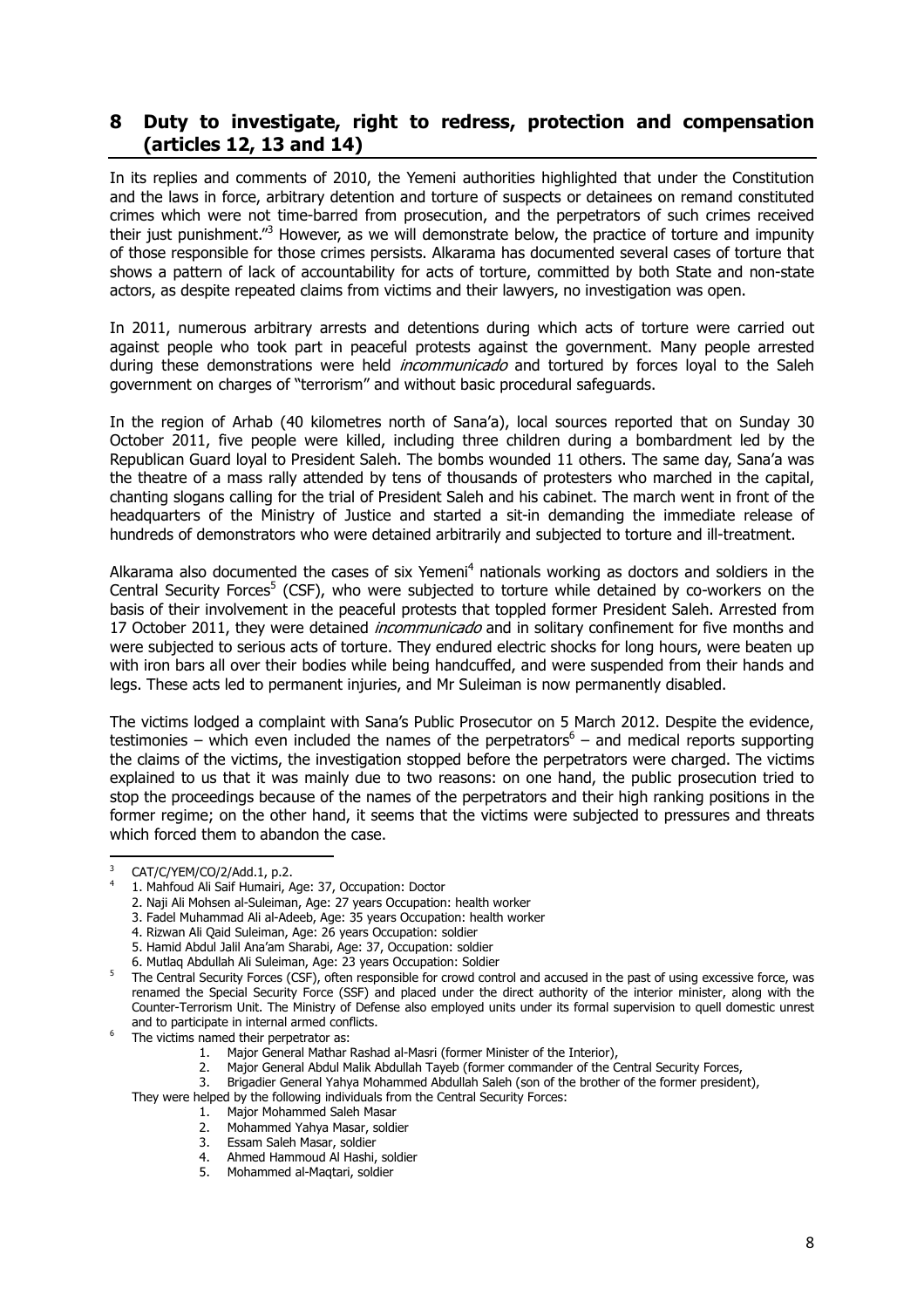On 22 April 2012, a 22 year-old Yemeni citizen Mohammed Saleh Alkhaddma died under torture while in detention in the Oulfi police station in Sana'a. Alkarama documented the case and was able to obtain pictures of the young man's dead body which was covered with traces of injuries caused by torture. Dr Abdawahab Wosabi underwent a similar treatment by the Police forces of the Azal police station in Sana'a, on 5 March 2012 while being detained arbitrarily. He survived the torture inflicted to him but escaped death and sustained multiple serious injuries including multiple fractures.

These two victims filed criminal complaints against the perpetrators, which led to the arrest of six suspects, who were however released few weeks later. The victims' lawyers believe that the suspects benefited from the protection of the former head of the Police in Sana'a, Rizk Al Joufi. They are now free and did not face any effective prosecution.

On 10 July 2012, Nasser Al Mathil was found in a very bad state, handcuffed and blindfolded in the suburbs of Sana'a by his family after he had been kidnapped and detained *incommunicado* by police forces. The family had put pressure on the authorities by organising a protest with his relatives, friends and human rights activists in front of the Attorney General's Office in Sana'a. To our knowledge, no investigation and criminal prosecution has been carried out despite demands from local human rights NGOs.

In March and April 2013, dozens of detainees in a prison under the control of the Political Security Organisation went on hunger strike to protest against the ill-treatment and torture they were subjected to and against the fact that most of them were detained without charges or still detained after a Court decision stating that they should be released. However, no investigation was open as per the allegations of torture the detainees made.

#### Questions:

- 31. Could Yemen provide examples of measures of investigations open into allegations of torture as well as measures taken to promote access to justice to the victims of torture or illtreatment? How do the authorities ensure that no legal, institutional or social barrier prevents the referral of perpetrators to the competent authority?
- 32. Could Yemen take all necessary steps to ensure that the cases described above are fully investigated, that the perpetrators as well as their commanders face criminal prosecution and that an effective redress mechanism is made available to the victims?
- 33. Could the State party provide examples of redress and compensation measures ordered by courts and provided to victims of torture and their families?

## **8.1 Independence of the judiciary and prosecution of acts of torture**

Alkarama express its concern over the fact that article 26 of the Yemeni Code of Criminal Procedure provides that a complaint may not be filed against law enforcement officials or any public employee for a crime committed while on duty, except with the permission of the General Prosecutor, a delegated public attorney or heads of the prosecution. Given the numerous instances, as described above, in which the Public Prosecution hindered investigations and the course of justice when high levels officials were accused of torture, we express our deepest concern over the lack of independence of the judiciary which allows for impunity to prevail in cases of torture. In particular, it is commonplace for the executive to interfere with the judiciary during investigations related to acts of torture committed by high level officials, as mentioned in the cases of the six Yemenis working for the Central Security Forces described above.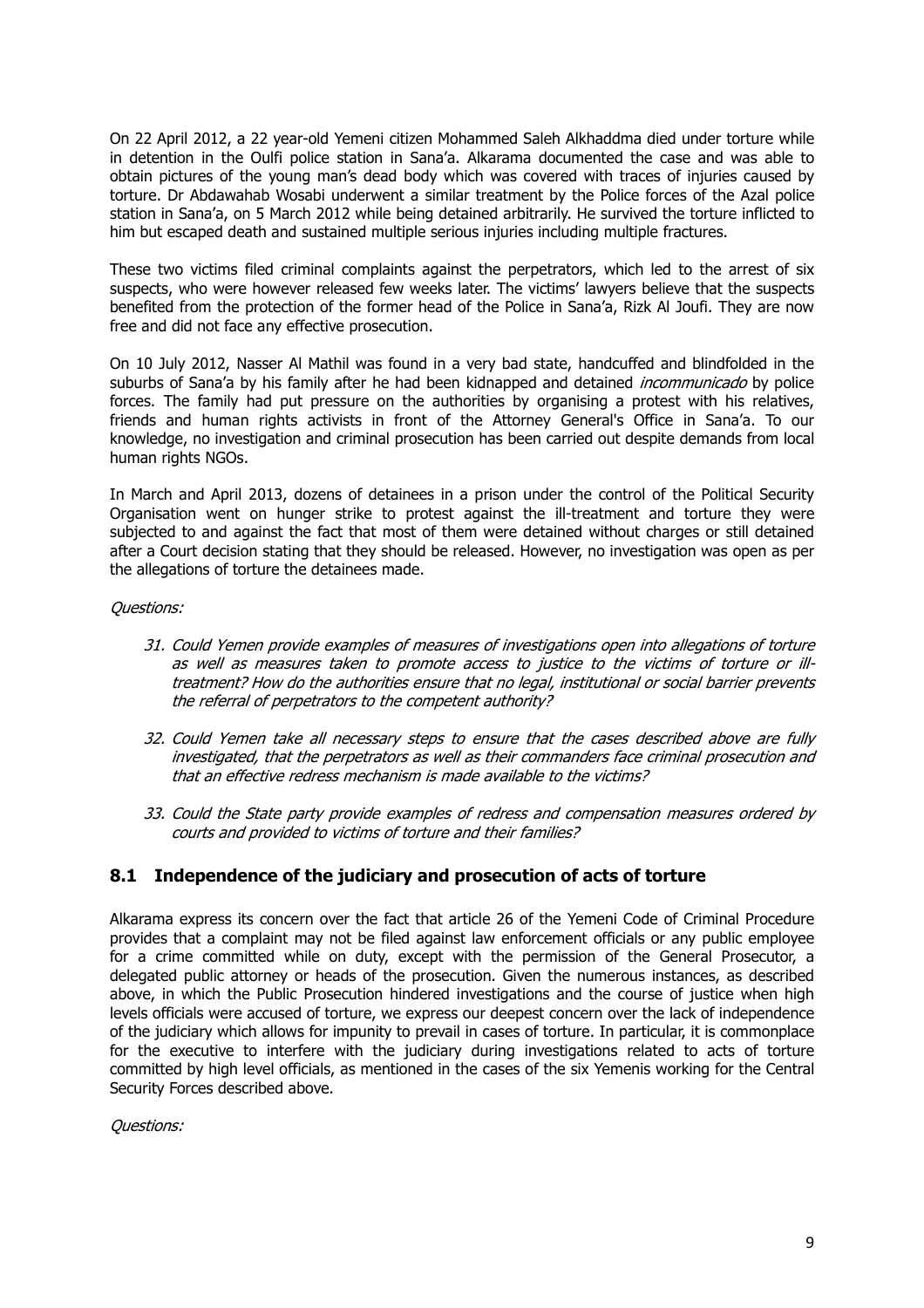- 34. Can the State party provide information on eventual steps that it plans to take in order to ensure that no judicial authority hinders the investigation or prosecution of high level officials due to a lack of independence and impartiality of the judiciary?
- 35. Can the State party explain how it ensures that the executive does not interfere with the judiciary in high profile cases like the ones describes above? Has anything been done to ensure that those cases lead to a prompt investigation and prosecution, without any interference?
- 36.

## **9 Fundamental Safeguards for Detainees**

## **9.1 Fundamental legal safeguards of arrested individuals**

Alkarama wishes to reiterate the Committee's concerns about the failure to provide effectively to all detainees with all fundamental safeguards from the beginning of their detention. We have documented numerous cases of *incommunicado* and secret detentions carried out by the authorities against individuals suspected of terrorism, in which the victims were never informed of the charges pending against them and who were denied the right to see their family and lawyer as well as the right to an independent medical examination.

In this regard, we wish to draw attention on the fact that under Yemeni law, persons held in pre-trial detention may meet with their relatives and lawyers, provided that they obtain a written authorisation from the body/entity that issues the detention order. Such a rule has been translated in practice by a widespread use of *incommunicado* detention during which torture is systematically practiced to obtain confessions.

#### Question:

- 37. Can the State party explain the steps that it is planning to take in order to ensure that no one is detained incommunicado and that all procedural safeguards are granted to all detainees with no exception whatsoever?
- 38. Could the State party provide information on the steps taken to ensure that all detainees are effectively informed of their rights at the time of arrest and of the charges against them and are promptly brought before a judge?
- 39. Could the State party provide information on the steps taken to ensure that all persons deprived of their liberty are effectively guaranteed access to a lawyer of their choice, the right to notify a relative or trusted individual of their detention, and the right to be assisted by an interpreter, when required?
- 40. Does the State party make a clear distinction between custody which is ordered at the preliminary investigation's stage and the pre-trial detention as requested by international standards?
- 41. Could the State party amend its domestic law in order to fulfil its obligations under Convention relating to the fair trial principles, particularly concerning a reasonable length of the pre-trial detention?

#### **9.2 Use of evidence obtained through torture (article 15)**

Alkarama is concerned by the lack of oversight of the interrogation processes particularly of individuals that are suspected of security-related crimes. Judges systematically use statements made by the victims under duress as evidence, even when the victims report the torture they were subjected to to the judge.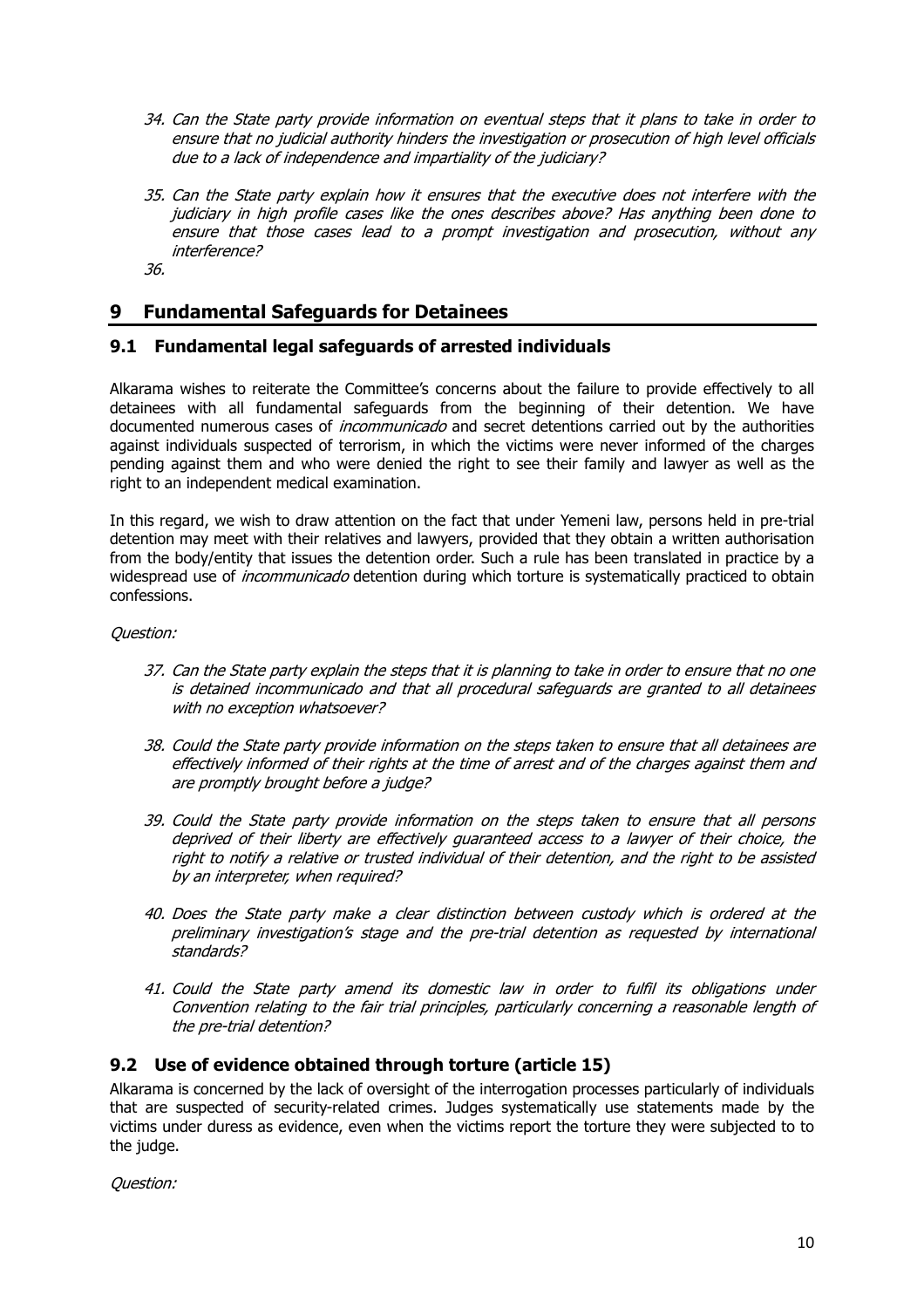42. What are the legal safeguards implemented by the State party in order to ensure that evidence obtained under torture or inhuman and degrading treatment whether inside or outside of its jurisdiction is excluded from all proceedings before its courts?

## **9.3 Fundamental safeguards by judicial and quasi-judicial state institutions**

In its concluding observations<sup>7</sup> of 2009, the CAT noted with concern the establishment of the 2008 Commission "to protect virtue and fight vice" stressing the lack of information on the mandate and the jurisdiction of this commission, its appeal procedure and its review by ordinary judicial authorities.

Moreover, we wish to recall that had penalties such as flogging, beatings and amputation of limbs are still practice and applied based on a discretionary ruling from a judge without oversight and without the possibility of appeal.

Questions:

- 43. Has Yemen taken measures pursuant to the CAT subjects of concerns and recommendations concerning the proper monitoring of the 2008 Commission to protect virtue and fight vice?
- 44. Can the State Party provide information on the mandate and jurisdiction of this commission, existing appeal procedures? Is the commission subject to review by ordinary judicial authorities?
- 45. What are the steps taken by the State Party to ensure that the Commission acts in full conformity with its obligation under the convention, and especially article 2 and article 16?
- 46. Can the State party explain what steps it has taken in order to end the use of Hadd punishments especially given the discretionary power of judges in this matter as well as the absence of appeal and the discriminatory nature of their application?

## **10 Other forms of cruel, inhumane or degrading treatment (article 16)**

Questions:

- 47. What is the legal threshold adopted by the State party in order to differentiate between torture and other forms of ill-treatment?
- 48. Is cruel, inhumane and degrading treatment criminalised in Yemeni law and are victims of such violations offered the same rights to redress as stipulated in article 12, 13 and 14 of the Convention?

#### **10.1 The practice of incommunicado & secret detention**

We remain concerned over the widespread use of *incommunicado* and secret detention which constitutes *per se* a form of torture and ill-treatment as well as being conducive to torture being practiced as the detainees are outside the protection of the law.

In May 2014, two French-Tunisians, Aissaoui Taha and Ben Ayed Mourad, were arrested and taken to a secret place of detention. The two men had moved to Yemen ten years ago to study in Hadhramaut Directorate, in the South of Yemen. On 7 and 8 May respectively, they were arrested without any warrant by agents of the Political Security Organisation (Al Amn Assiyassi) and brought to one of its branches. To date, their families remain unaware of their fates and the authorities still refuse to

l

<sup>7</sup> CAT/C/YEM/CO/2/Rev.1, para.6.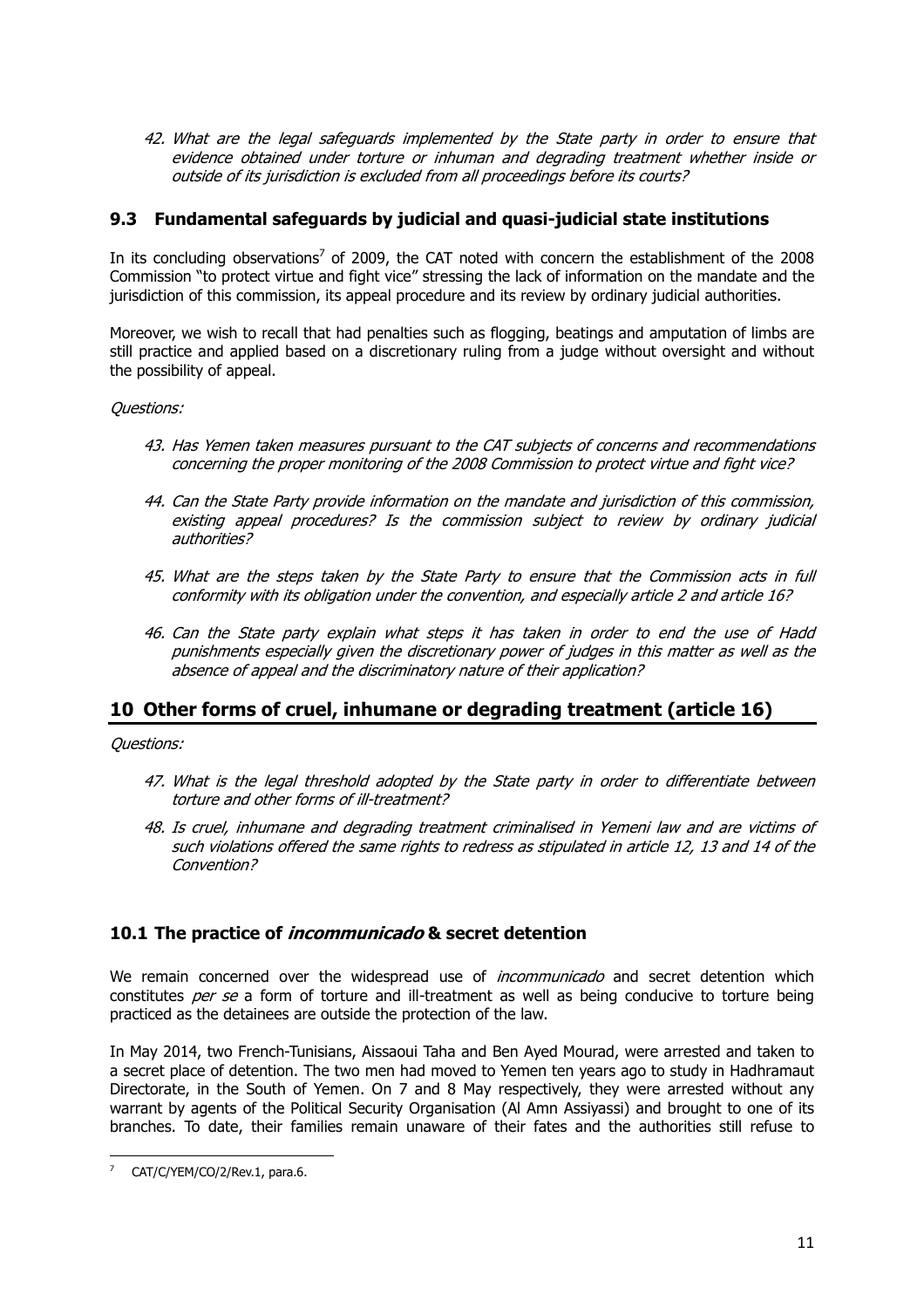provide them with any information on their place of detention, in disregard of their most fundamental rights. Their lawyer was also denied visits, under the pretext that no criminal procedure had been engaged against them so far. These two individuals are probably subjected to torture while being secretly detained, the Yemeni political security being notorious for such practices, especially in cases of "terrorism".

On 27 June 2013, Jamil Jamil Al Dabibi, a young father of four, who used to work as a mechanic and motorcycle-taxi driver, was abducted from his work place in Amanat Al Assima, Sana'a, and taken to a prison, where he remained in secret detention for two months before he was allowed to receive family visits. He reported then to his family that he was abducted by the Political Security forces, who blamed him for driving a client suspected of terrorism on his motorcycle from Maabar to Sana'a. Mr Al Dabibi also informed his family that he was subjected to torture, and forced to admit that he was involved in an assassination attempt against the Yemeni president. In February 2014, the family headed for Sana'a central prison for a visit but was surprised to learn that Jamil was not there, and that he had been taken by the Political Security forces to an unknown place. His relatives tried several times to obtain information on his fate, but all the steps taken were unsuccessful, and the Political Security officials still deny his detention.

#### Questions:

- 49. Can the State Party provide information over the fate of the aforementioned individuals?
- 50. What measures has the State party taken to put an end to the use of incommunicado and secret detention?

## **10.2 The plight of civilians living under drones**

In July and August 2014, Alkarama surveyed a sample of individuals who live in areas where drone operations are being carried out by the United States, in order to evaluate the Posttraumatic stress disorders (PTSD) syndromes they were suffering from. We argue that the fear of being killed or having a relative being killed by a drone at any moment and without knowing the reasons that might cause such a death is so intense that it amounts to inhumane and degrading treatment in the sense of article 16 UNCAT. This situation is all the more concerning since its affects vulnerable parts of the population like children, women and caused a flow of internally displaced persons who are vulnerable from violations committed by multiple actors.

Throughout our study, we demonstrated that whether or not the individual had lost a direct family member as a result of a drone attack, he/she will show the same kind of syndromes – showing that the very simple fact of living under these drones have psychological consequences that are no different from those caused by the loss of a relative.

- 51. Has Yemen ensured that past agreements made with the United States of America authorising drone strikes do not violate the prohibition from torture and other cruel, inhuman or degrading treatment?
- 52. Has Yemen ensured that families of victims of drone strikes are entitled to full redress including an independent, thorough and prompt investigation on claims of civilians being killed in drone strikes, including children?
- 53. Could Yemen indicate whether or not physical and psychological car has been provided to civilian living in areas where drones are operating?